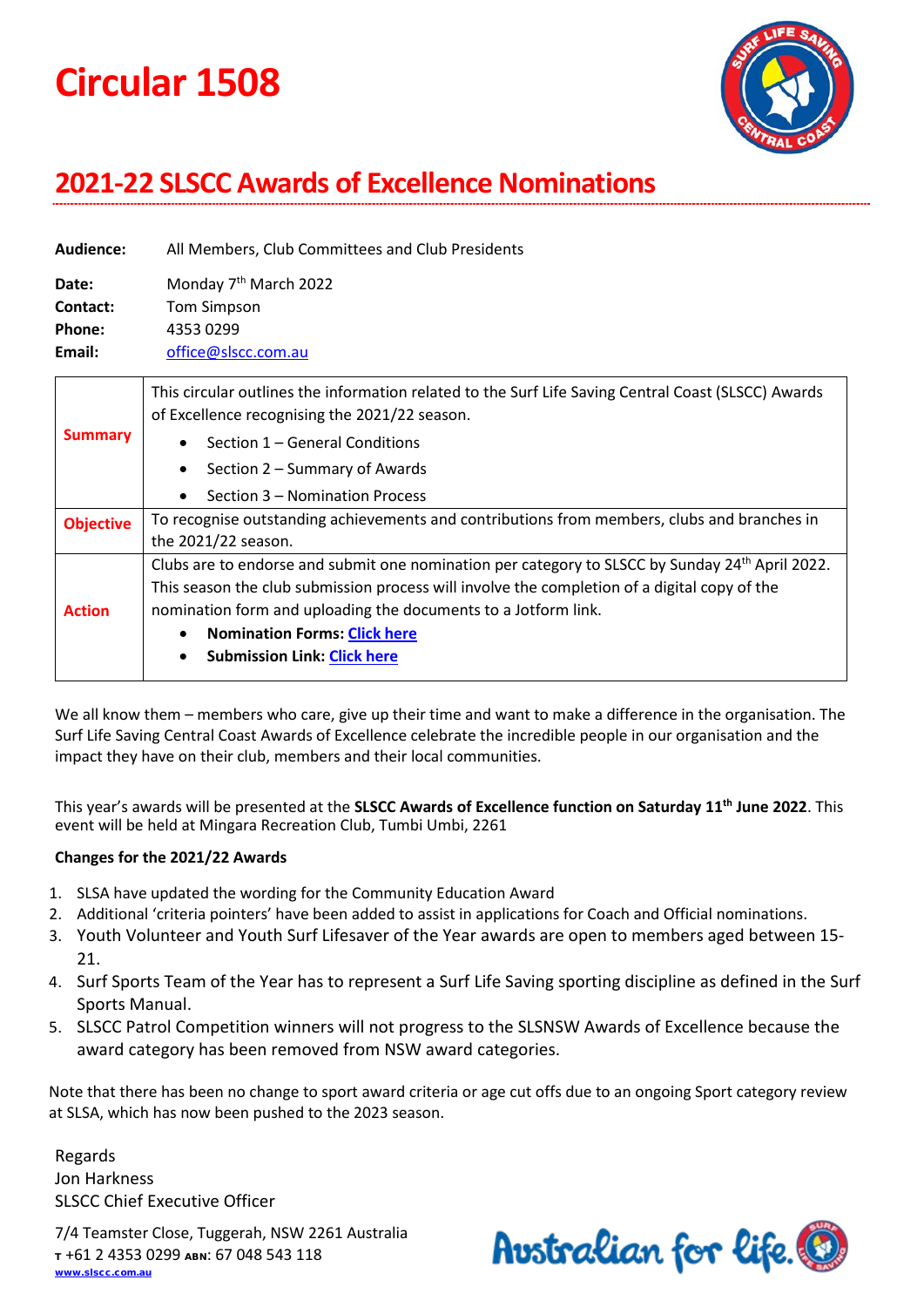# <span id="page-1-0"></span>**Table of Contents**

|                                                                                                                | $\overline{a}$ |
|----------------------------------------------------------------------------------------------------------------|----------------|
|                                                                                                                |                |
|                                                                                                                |                |
|                                                                                                                |                |
|                                                                                                                |                |
|                                                                                                                |                |
| Patrol Captain of the Year 2008 Captain of the Year 2008 Captain 2008 Captain 2008 Captain 2008 Captain 2008 C |                |
|                                                                                                                |                |
|                                                                                                                |                |
|                                                                                                                |                |
|                                                                                                                |                |
|                                                                                                                |                |
|                                                                                                                |                |
|                                                                                                                |                |
|                                                                                                                |                |
|                                                                                                                |                |
|                                                                                                                |                |
|                                                                                                                |                |
|                                                                                                                |                |
|                                                                                                                |                |
|                                                                                                                |                |
|                                                                                                                |                |
|                                                                                                                |                |
|                                                                                                                |                |
|                                                                                                                |                |
|                                                                                                                |                |
|                                                                                                                |                |
|                                                                                                                |                |
|                                                                                                                |                |
|                                                                                                                |                |
|                                                                                                                |                |
|                                                                                                                |                |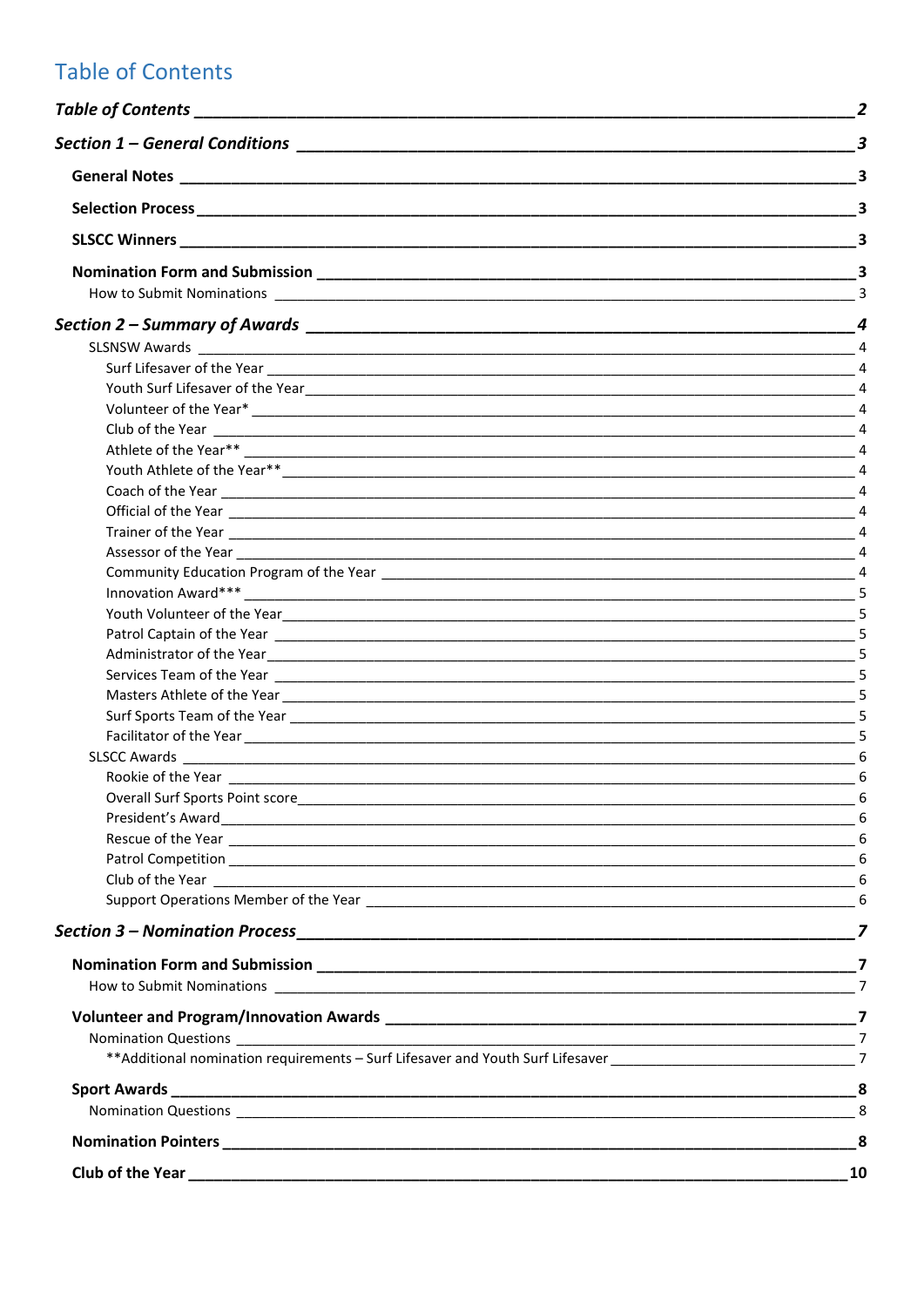# <span id="page-2-0"></span>Section 1 – General Conditions

# <span id="page-2-1"></span>General Notes

- Clubs are strongly encouraged to submit nominations for all award categories to ensure that club members are recognised for their achievements and successes throughout the season.
- All nominees must be SLSA financial members (or affiliated organisations). Nominations should focus on activities during the 2021/22 Surf Life Saving season, from 1st July 2021 – 30th June 2022.
- Where ages are mentioned, this refers to the members age as at 30 September in the 2021/22 season.
- All winners sizing for any prizes will be taken from their members portal (surfguard) profile.
- Winners may be called upon to act as ambassadors of Surf Life Saving, both within the organisation and to external audiences.
- Surf Life Saving Central Coast events or teams will not be considered for nomination for these awards.
- Paid employees at any level may apply for the awards listed. However, paid service will only be counted if applying for the Coach of the Year awards. All other awards recognise voluntary contributions only. Unless otherwise specified, these awards are in recognition of individual achievements, team submissions will not be considered.
- Late nominations will not be accepted

# <span id="page-2-2"></span>Selection Process

- Finalists for awards will be determined by a volunteer selection panel and will involve a review of applications for the volunteer and program/ innovation awards and Sports Awards.
- For selection of the Branch Recognition Awards the approved selection criteria for each award will be used with the exception of the President's Award which will be selected by the SLSCC President.

# <span id="page-2-3"></span>**SLSCC Winners**

- Please note any sizings required for winners will be taken from their members portal profile.
- Winners of Awards listed in the 'SLSNSW Awards' lists will be nominated for the SLSNSW Awards of Excellence. All SLSNSW categories are aligned with SLSA selection criteria.
- The SLSNSW Awards of Excellence will be held on Saturday 27<sup>th</sup> August 2022 at Luna Park, Milsons Point, Sydney, NSW 2061
- The SLSA Awards of Excellence will be held on Saturday 5<sup>th</sup> November, 2022 on the Gold Coast, QLD.

# <span id="page-2-4"></span>Nomination Form and Submission

This season the club submission process will involve the completion of a digital copy of the nomination form and uploading the documents to a Jotform link.

Nomination close Sunday 24<sup>th</sup> April 2022. Below is a step by step guide to the submission process.

### <span id="page-2-5"></span>How to Submit Nominations

- 1. Download the relevant [nomination form](https://slscc.com.au/gwswp/events/awards-of-excellence/#AOESubmissions) and open
- 2. Fill in the empty boxes in the PDF
- 3. Click SAVE AS, select folder and name PDF [Award. Club]
- 4. Return to the existing PDF and refill with new category details.
- 5. Repeat Steps 3 and 4 till all awards have been completed
	- a. Use Volunteer Nomination form for Volunteer/ Program Awards
		- b. Use Sports Award Nomination form for Sport Awards
- 6. Download other required information for Youth Surf Lifesaver and Surf Lifesaver and save
- 7. Open [Bulk Submission link](https://slscc.com.au/gwswp/events/awards-of-excellence/#AOESubmissions)
- 8. Fill in required information

7/4 Teamster Close, Tuggerah, NSW 2261 Australia <sup>T</sup> +61 2 4353 0299 ABN: 67 048 543 118 [www.slscc.com.au](http://www.slscc.com.au/)

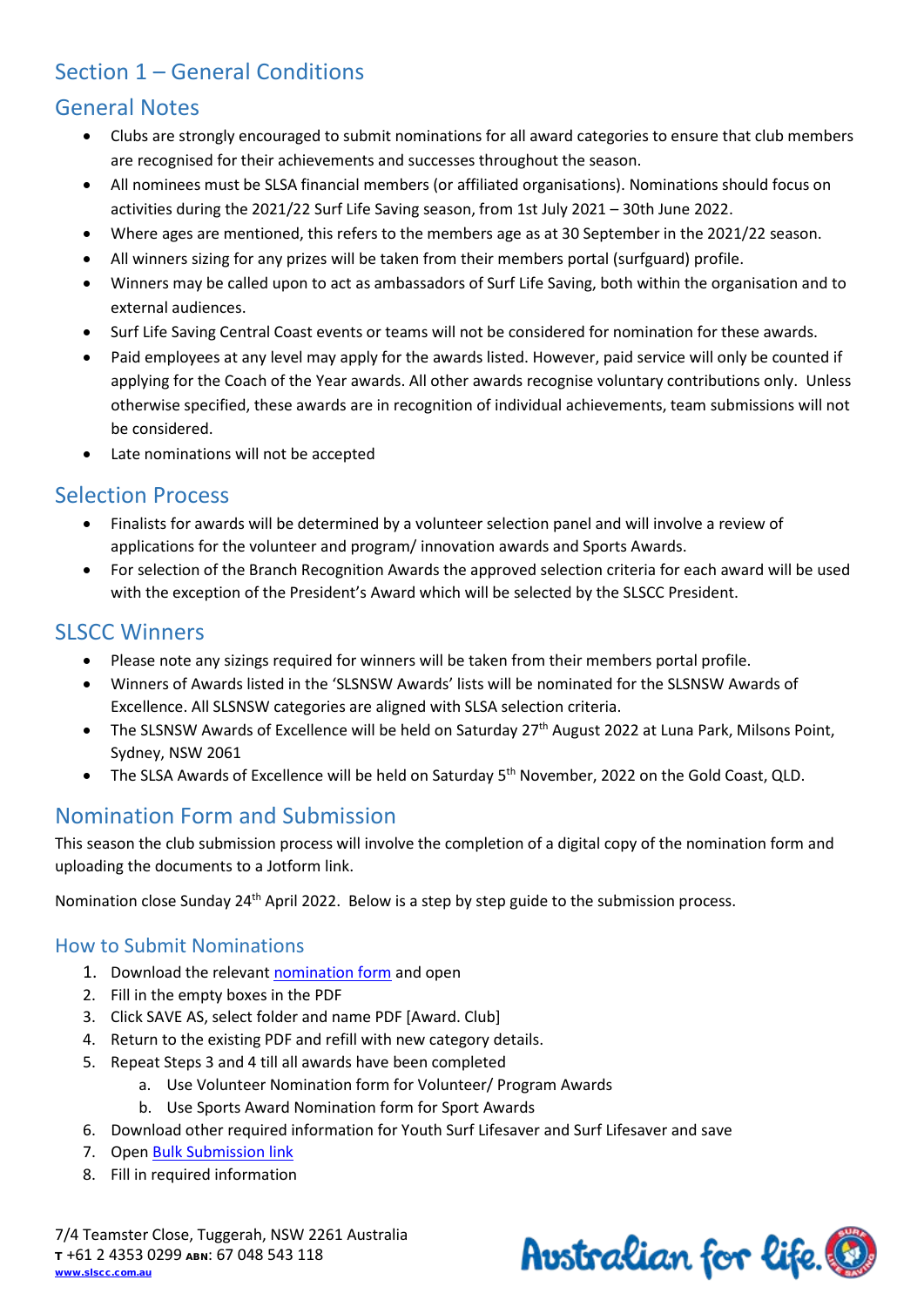- 9. Drag and drop or select all nominations and additional information and place into upload section.
- 10. Save email receipt of submission

# <span id="page-3-0"></span>Section 2 – Summary of Awards

#### <span id="page-3-1"></span>SLSNSW Awards

#### **Winners will progress to the SLSNSW Awards of Excellence**

#### <span id="page-3-2"></span>Surf Lifesaver of the Year

An active patrolling member who has made an outstanding contribution to the delivery and development of surf lifesaving frontline services.

#### <span id="page-3-3"></span>Youth Surf Lifesaver of the Year

An active patrolling member (between the ages of 15-21, this refers to the members age as at 30 September in the 20201/22 season) who has made an outstanding contribution to the delivery and development of surf lifesaving frontline services.

#### <span id="page-3-4"></span>Volunteer of the Year\*

An impressive member who has made a difference through their volunteering efforts.

#### <span id="page-3-5"></span>Club of the Year

An outstanding SLS-affiliated club that is committed to improving the experience of its members, providing a safer environment for the community, and improving club operations.

#### <span id="page-3-6"></span>Athlete of the Year\*\*

An athlete aged 15 or older who has achieved sporting excellence in Open Aged Competition.

#### <span id="page-3-7"></span>Youth Athlete of the Year\*\*

An athlete aged between 15-18 (this refers to the members age as at 30 September in the 2021/22 season) who has achieved sporting excellence in Youth and/or Open Aged Competition.

#### <span id="page-3-8"></span>Coach of the Year

An accredited coach who has made a significant contribution to athlete performance at a state, national and/or international level, to the development of athletes in SLS activities outside of surf sports, and to the educational development of other coaches in SLS.

#### <span id="page-3-9"></span>Official of the Year

An accredited surf sports official who has made a significant contribution to both officiating at a state, national and/or international level, and to the educational development of other officials in SLS.

#### <span id="page-3-10"></span>Trainer of the Year

An endorsed Trainer who is passionate about building the skills of others, consistently delivers a positive learning experience, and who encourages other members to engage in the delivery of training.

#### <span id="page-3-11"></span>Assessor of the Year

An endorsed Assessor who is passionate about building the skills of others, consistently delivers a positive and supportive assessment experience, and who encourages other members to engage in training or assessment.

#### <span id="page-3-12"></span>Community Education Program of the Year

A non-commercial activity or program that is targeted to non-members who are an identified at-risk group within the community. The purpose should contribute significantly to the organisation's mission of saving lives, creating great Australians and building better communities.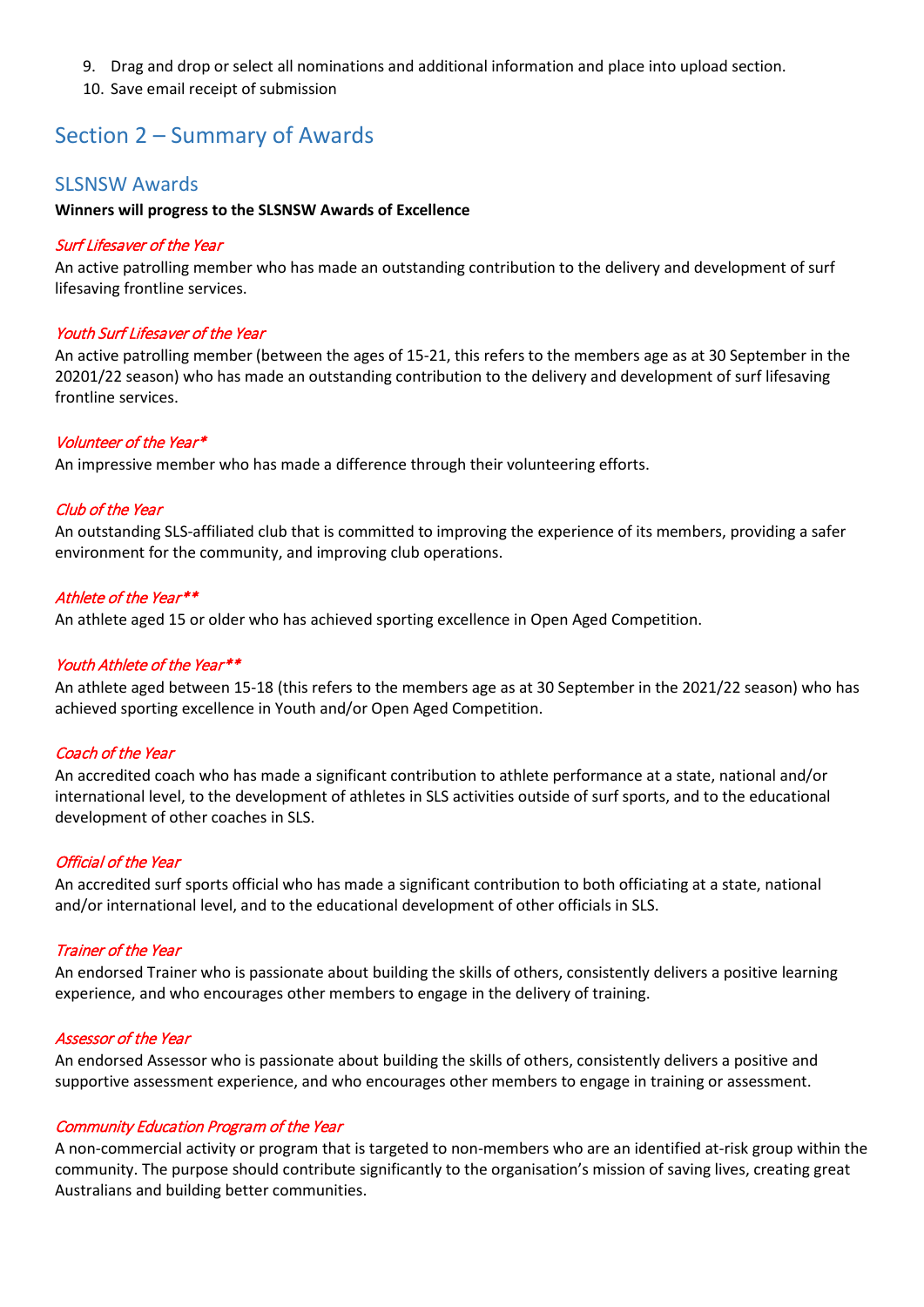#### <span id="page-4-0"></span>Innovation Award\*\*\*

A well-researched concept, piece of equipment, program or event which is/has been implemented to improve any facet of Surf Life Saving.

#### <span id="page-4-1"></span>Youth Volunteer of the Year

An impressive member (between the ages of 15-21, this refers to the members age as at 30 September in the 2021/22 season) who has made a difference through their volunteering efforts.

#### <span id="page-4-2"></span>Patrol Captain of the Year

A Patrol Captain who is passionate about improving the service their patrol offers to the community, or the experience it offers to members.

#### <span id="page-4-3"></span>Administrator of the Year

An Administrator who consistently goes the extra mile to make the lives of other members easier, or to make the services and programs delivered by the club run smoother.

#### <span id="page-4-4"></span>Services Team of the Year

An outstanding team who have made a positive impact in Surf Life Saving or the community through their volunteer services.

#### <span id="page-4-5"></span>Masters Athlete of the Year

An athlete over the age of 30 who has achieved sporting excellence.

#### <span id="page-4-6"></span>Surf Sports Team of the Year

An exemplary Surf Sports Team that has achieved notable success. Teams may represent any Surf Life Saving sporting discipline as defined in the Surf Sports Manual.

#### <span id="page-4-7"></span>Facilitator of the Year

A Facilitator who encourages members to engage in training or assessing, is passionate about building the skills of others, and consistently delivers a positive learning experience.

\*Applications that focus on significant achievements in one particular area may not be considered if this area is also covered by other awards (e.g. Lifesaver, Coach, Official, Trainer and Assessor of the Year).

\*\*A youth aged competitor (i.e. aged 15 to 18 years as at 30 September in a season) may be nominated for both the Athlete of the Year and Youth Athlete of the Year. However, only results achieved in Open Age Events and Open Age Team representation are considered for Athlete of the Year Award.

\*\*\* The innovation may have been developed in conjunction with an external body/sponsor but must be owned by a member or group of members of an affiliated SLS club.

.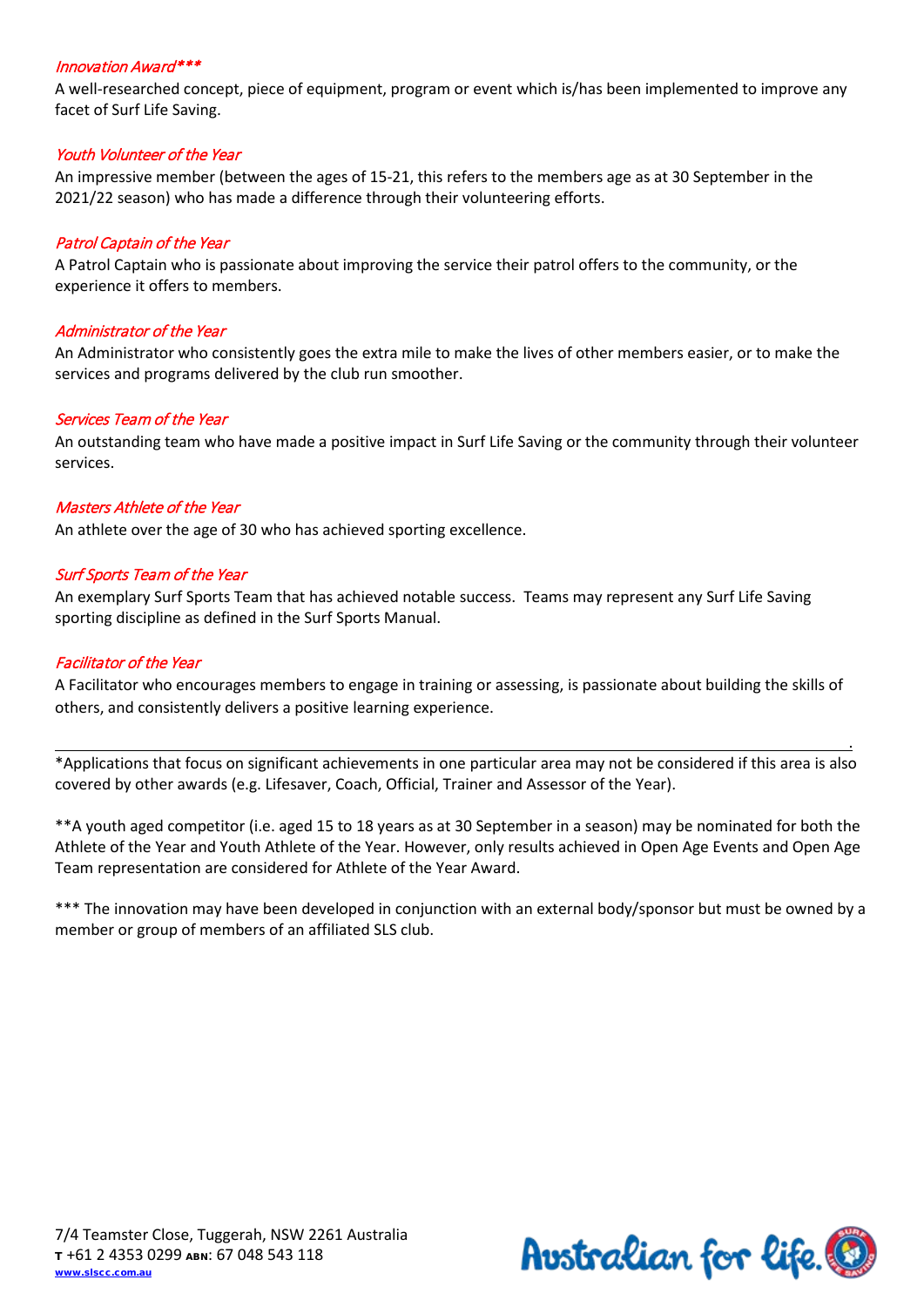### <span id="page-5-0"></span>SLSCC Awards

#### <span id="page-5-1"></span>Rookie of the Year

The Rookie of the year will be an U13/U14 member who has given outstanding service to the program.

**Note 3: The following awards do not require nomination from clubs but form part of the SLSCC Awards of Excellence** 

#### <span id="page-5-2"></span>Overall Surf Sports Point score

This award will be awarded to the club who has received the highest points at the 2021 Central Coast Branch Championships.

#### <span id="page-5-3"></span>President's Award

The President Award recognises a member's outstanding contribution to surf lifesaving in special projects on behalf of Surf Life Saving Central Coast.

#### <span id="page-5-4"></span>Rescue of the Year

This award is selected from the SLSNSW Rescue of the Month winners.

#### <span id="page-5-5"></span>Patrol Competition

The club that has scored the highest combined points over the four rounds of Streets Patrol Competition throughout the season

#### <span id="page-5-6"></span>Club of the Year

This award is selected through the SLSCC Club of Year criteria. The winner of this award will go on to represent the Central Coast at the SLSNSW Awards of Excellence and will be required to submit a nomination before the 25th June 2022.

#### <span id="page-5-7"></span>Support Operations Member of the Year

A Member involved in Support Operations (Duty Officer, Rescue Water Craft and UAV) who has made a difference through their volunteering efforts in support operations.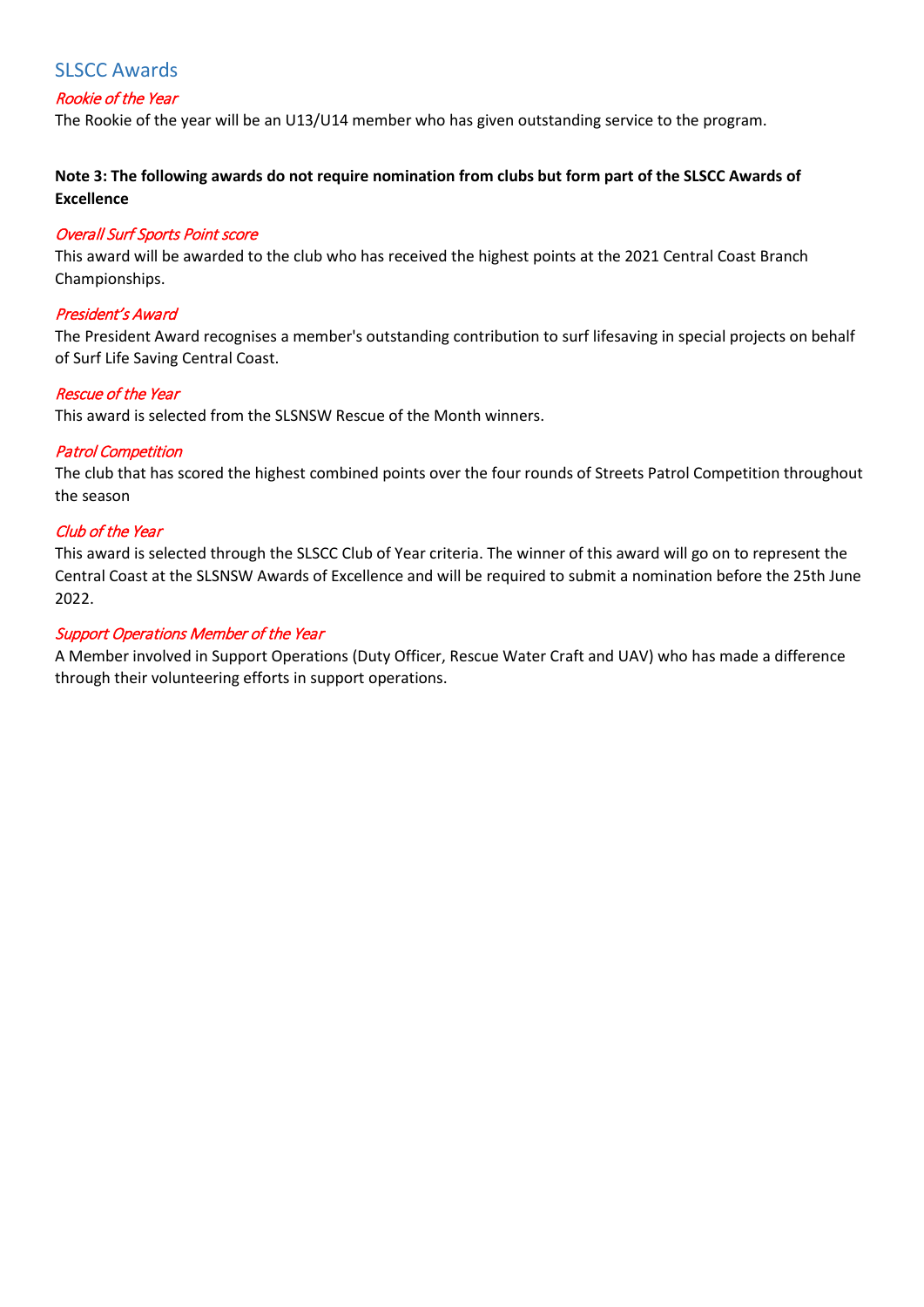# <span id="page-6-0"></span>Section 3 – Nomination Process

# <span id="page-6-1"></span>Nomination Form and Submission

This season the club submission process will involve the completion of a digital copy of the nomination form and uploading the documents to a Jotform link.

#### **Nomination Forms: [Click here](https://slscc.com.au/gwswp/events/awards-of-excellence/#AOESubmissions)**

#### **Submission Link: [Click here](https://slscc.com.au/gwswp/events/awards-of-excellence/#AOESubmissions)**

Nomination close Sunday 24<sup>th</sup> April 2022. Below is a step by step guide to the submission process.

#### <span id="page-6-2"></span>How to Submit Nominations

- 1. Download the relevant nomination form and open
- 2. Fill in the empty boxes in the PDF
- 3. Click SAVE AS, select folder and name PDF [Award. Club]
- 4. Return to the existing PDF and refill with new category details.
- 5. Repeat Steps 3 and 4 till all awards have been completed
	- a. Use Volunteer Nomination form for Volunteer/ Program Awards
	- b. Use Sports Award Nomination form for Sport Awards
- 6. Download other required information for Youth Surf Lifesaver and Surf Lifesaver and save
- 7. Open Bulk Submission link
- 8. Fill in required information
- 9. Drag and drop or select all nominations and additional information and place into upload section.
- 10. Save email receipt of submission

# <span id="page-6-3"></span>Volunteer and Program/Innovation Awards

- Surf Lifesaver of the Year\*\*
- Youth Surf Lifesaver of the Year\*\*
- Volunteer of the Year
- Coach of the Year
- Official of the Year
- Trainer of the Year
- Assessor of the Year
- Community Education Program of the Year
- Innovation Award
- Rookie of the Year
- Youth Volunteer of the Year
- Patrol Captain of the Year
- Support Operations Member of the Year
- Administrator of the Year
- Services Team of the Year
- Facilitator of the Year

#### <span id="page-6-4"></span>Nomination Questions

To nominate for the above awards, complete the online nomination form which includes answering the three questions below (with each answer no more than 400 words).

- 1. Tell us about the member/individual or program/innovation being nominated.
- 2. What has been achieved?
- 3. What impact has this had, and for whom?

### <span id="page-6-5"></span>\*\*Additional nomination requirements – Surf Lifesaver and Youth Surf Lifesaver

For Surf Lifesaver and Youth Surf Lifesaver of the Year awards, nominations require patrol hours to be uploaded for the 2019/20, 2020/21, and 2021/22 season (extracted from Surfguard).

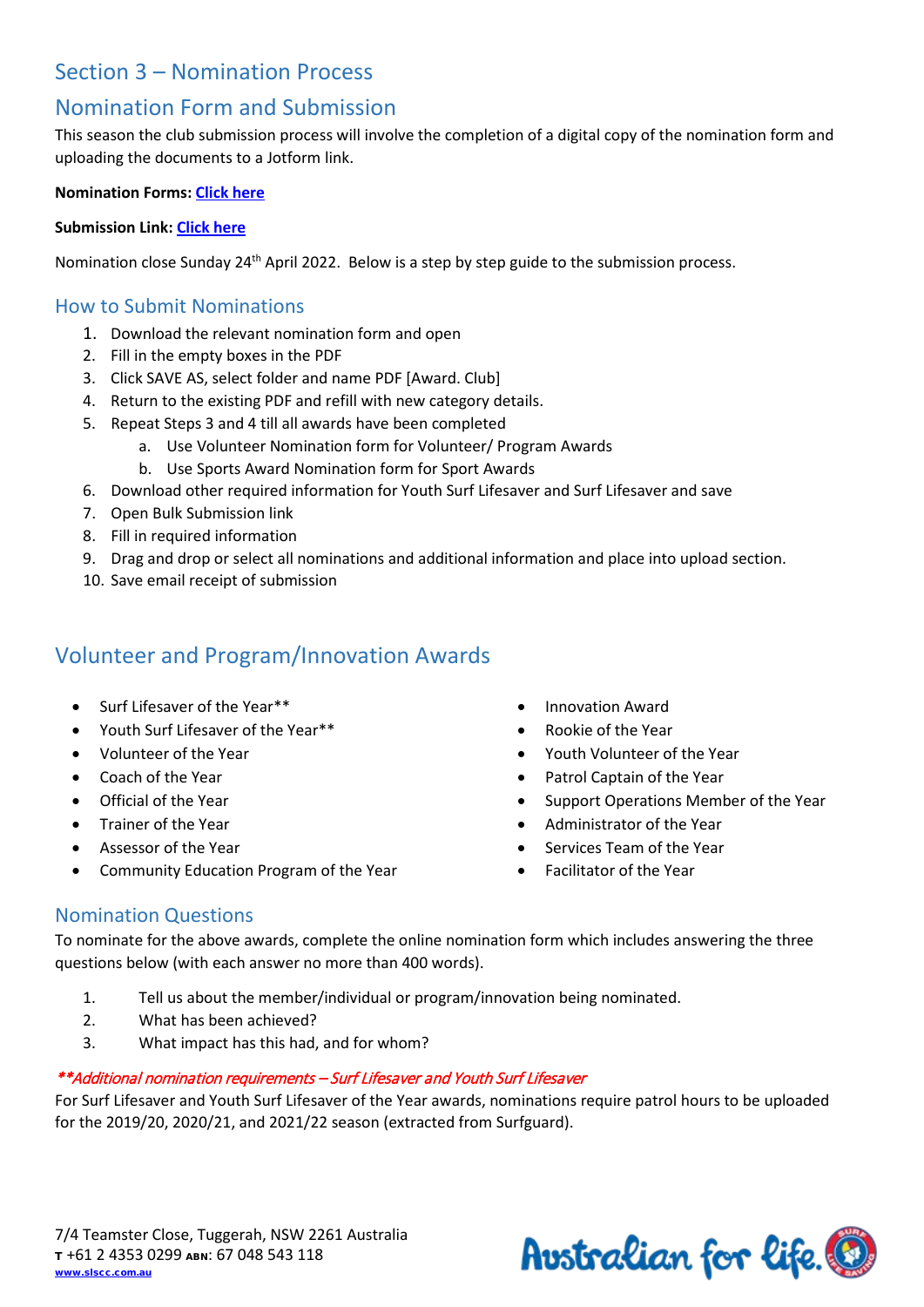# <span id="page-7-0"></span>Sport Awards

- Athlete of the Year
- Youth Athlete of the Year
- Masters Athlete of the Year
- Surf Sports Team of the Year

## <span id="page-7-1"></span>Nomination Questions

To nominate for the above awards, complete the online nomination form which includes answering the three questions below (with each answer no more than 400 words).

- 1. How have they achieved sporting excellence?
	- a. What were their results at major competitions (e.g. state, national, international)?
	- b. For athlete awards, have they been part of a representative team and if so, how did they contribute to the success of that team?
- 2. How are they a positive role model, a good sportsman and/or an ambassador for Surf Life Saving?
	- a. How do they contribute to broader lifesaving activities and engage with other members (including iuniors)?

# <span id="page-7-2"></span>Nomination Pointers

#### Individual Volunteer Awards

When showcasing members' achievements, you may want to consider the questions below to boost the quality of your nomination…

- What relevant positions, roles, or responsibilities do they hold?
- Have they done something in response to an identified need or problem?
- Have they done something new or different to achieve results?
- Have they inspired others to think or to do things differently?
- Have they had to overcome any challenges to make a difference or achieve success?
- Do they model positive and supportive attitudes, behaviours and actions?

#### Program/ Innovation Volunteer Awards

When showcasing the achievements of programs or innovations, you may want to consider the questions below to boost the quality of your nomination…

- What was the motivation or research which drove the program/innovation?
- What were the aims and objectives?
- What did it look like (location, duration, resources required etc.)?
- How was it evaluated to ensure it achieved its aims and objectives?
- Were there any challenges which needed to be overcome to achieve success?
- You may wish to attach photographs, include links to any promotional material created or media coverage received.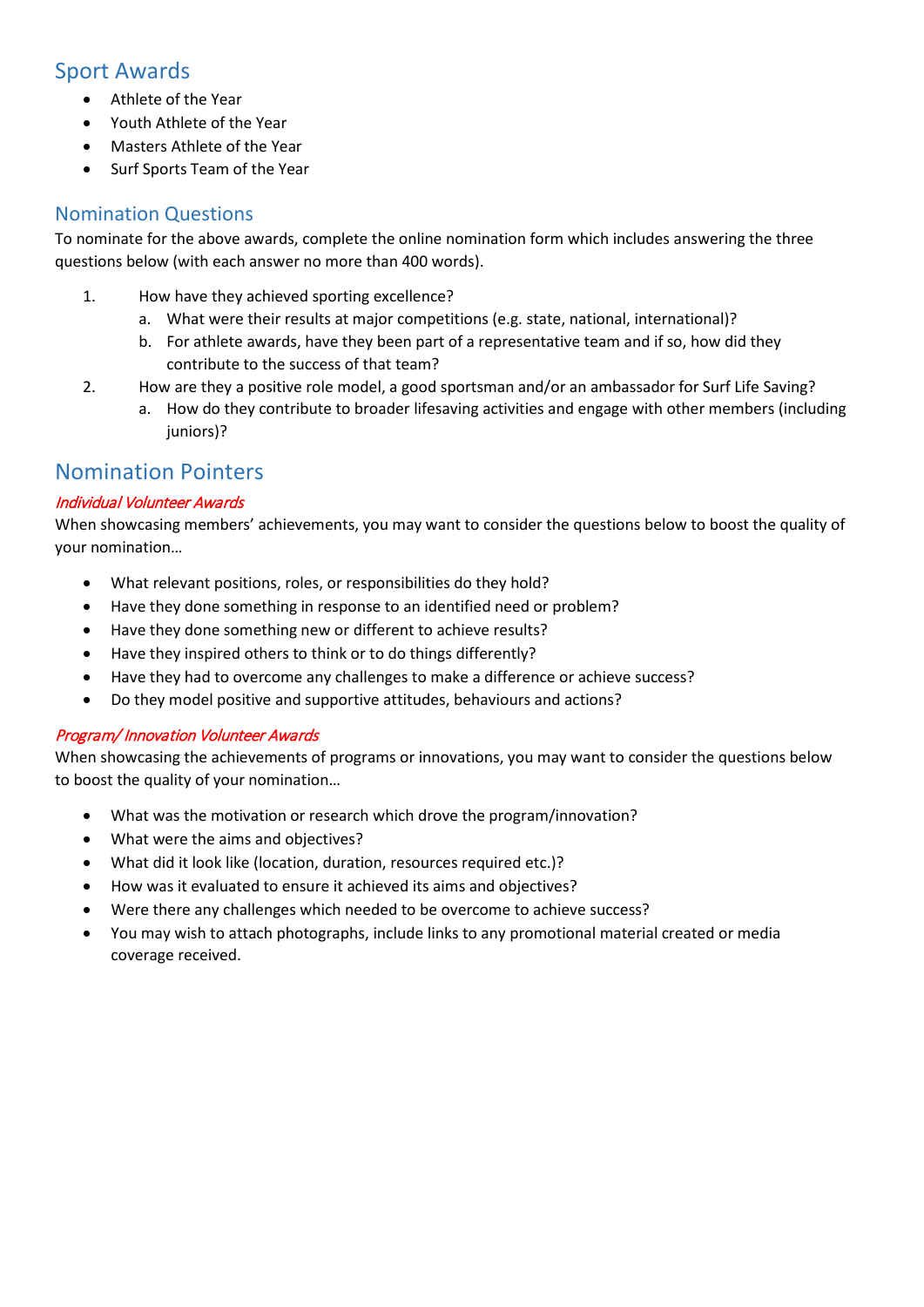#### Training & Education

- What qualities does the Official bring to surf sports events to facilitate competition?
- How does the Official believe we can encourage club members to become and stay accredited officials?
- Is the Official satisfied with the training programs used for new and developing officials? How can they be improved?

#### Official Award

When showcasing the Official of the Year nominations, you may want to consider the questions below to boost the quality of your nomination.

- How long has the member been officiating and what level of accreditation do they hold
- What events has the Official officiated at over the past 12 months, what roles did they under-take during that period

Input into Competition

- Give examples of the Officials interaction with Branch and/or State Referees
- How has the Official been involved in the training of new Officials provide examples of your role
- How has the Official Mentored members to assist them in gaining their awards, provide examples of your role
- How has the Official been involved in Assessing candidates during the past year, provide examples of the Officials role

#### Coach Award

When showcasing the Coach of the Year nominations, you may want to consider the questions below to boost the quality of your nomination…

Club, Branch, State and National coaching positions.

- Results achieved due to the coach's influence for athletes coached for 90% of the season.
- The capability of athletes and the coach's contribution to their development, both in and outside of surf sports. Personal development undertaken to improve coaching performance e.g. participated in courses, conferences etc. How the nominee has contributed to Coach Education e.g. presented at clinics, conferences, courses
- Additional coaching information regarding the nominee.